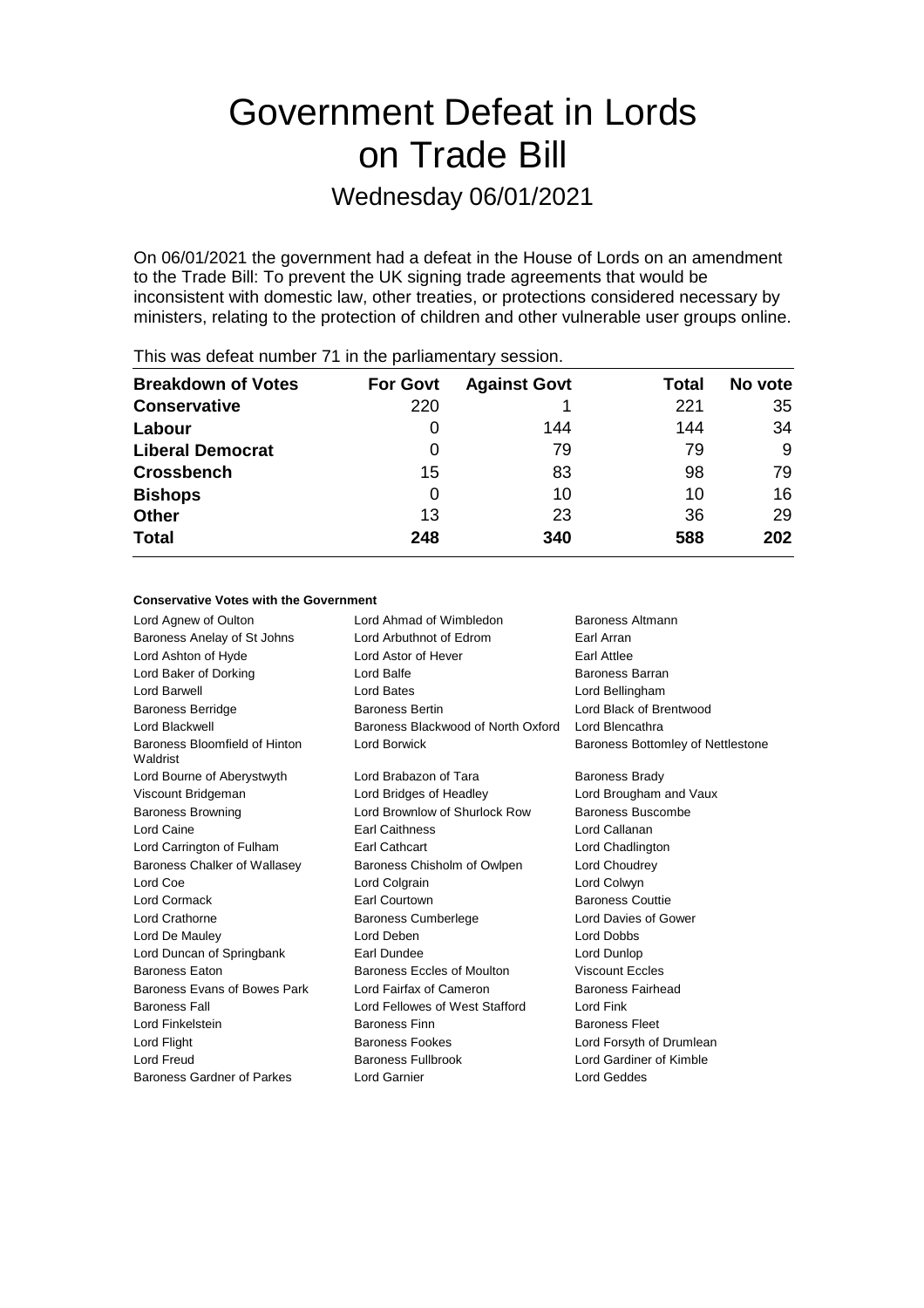Baroness Wyld Lord Young of Graffham Lord Young of Cookham Viscount Younger of Leckie

Lord Gilbert of Panteg Lord Glenarthur Lord Gold Lord Goldsmith of Richmond Park Lord Goodlad Viscount Goschen Lord Grade of Yarmouth Lord Greenhalgh Lord Griffiths of Fforestfach Lord Grimstone of Boscobel Lord Hague of Richmond Viscount Hailsham Lord Hamilton of Epsom Lord Hammond of Runnymede Lord Harris of Peckham Lord Haselhurst Lord Hayward Baroness Helic Lord Henley Lord Herbert of South Downs Lord Hill of Oareford **Baroness Hodgson of Abinger** Lord Hodgson of Astley Abbotts Baroness Hooper Lord Horam Lord Howard of Lympne Earl Howe Lord Howell of Guildford Lord Hunt of Wirral Baroness Jenkin of Kennington Lord Johnson of Marylebone Lord Keen of Elie Lord King of Bridgwater **Lord Kirkham** Lord Kirkham Lord Kirkhope of Harrogate Lord Lamont of Lerwick Lord Lancaster of Kimbolton Lord Lang of Monkton Lord Lansley Lord Leigh of Hurley Lord Lexden Lord Lilley Earl Lindsay Lord Lingfield Earl Liverpool **Lord Livingston of Parkhead** Marquess of Lothian Lord Lucas Lord Mackay of Clashfern Lord Mancroft Baroness Manzoor Lord Marlesford Lord McColl of Dulwich Baroness McGregor-Smith **Lord McInnes of Kilwinning** Baroness McIntosh of Pickering Lord McLoughlin **Lord Mendoza Baroness Meyer** Baroness Mobarik **Baroness Mone** Baroness Mone **Duke of Montrose** Baroness Morgan of Cotes **Baroness Morris of Bolton** Baroness Morrissey Lord Moylan Lord Moynihan Lord Naseby Lord Nash Baroness Neville-Jones Baroness Neville-Rolfe Baroness Newlove Baroness Nicholson of Winterbourne Baroness Noakes Lord Northbrook Lord Norton of Louth Lord O'Shaughnessy Lord Parkinson of Whitley Bay Baroness Penn Lord Pickles Baroness Pidding **Lord Polak Lord Polace Lord Popat** Lord Porter of Spalding Lord Price Lord Rana Lord Randall of Uxbridge **Lord Ranger** Lord Ranger **Baroness Rawlings** Lord Reay Baroness Redfern Lord Ribeiro Viscount Ridley Lord Risby Lord Robathan Baroness Rock Lord Rose of Monewden Lord Rotherwick Baroness Sanderson of Welton Lord Sarfraz **Baroness Sater** Baroness Sater Baroness Scott of Bybrook Baroness Seccombe Lord Selkirk of Douglas Baroness Shackleton of Belgravia Lord Sharpe of Epsom Baroness Shephard of Northwold Lord Sherbourne of Didsbury **Baroness Shields Lord Shinkwin** Earl Shrewsbury **Earl Shrewsbury** Lord Smith of Hindhead **Baroness** Stedman-Scott Lord Sterling of Plaistow Lord Stewart of Dirleton Lord Strathclyde Baroness Stroud **Baroness Sugg Lord Suri** Lord Taylor of Holbeach Lord Trefgarne Viscount Trenchard Lord True Lord Tugendhat Viscount Ullswater Lord Vaizey of Didcot **Baroness Vere of Norbiton** Baroness Verma Lord Vinson Lord Wakeham Lord Waldegrave of North Hill Baroness Warsi Lord Wasserman Lord Wei Lord Whitby Baroness Williams of Trafford Lord Wolfson of Aspley Guise

**Conservative Votes against the Government** Lord Holmes of Richmond

**Labour Votes with the Government**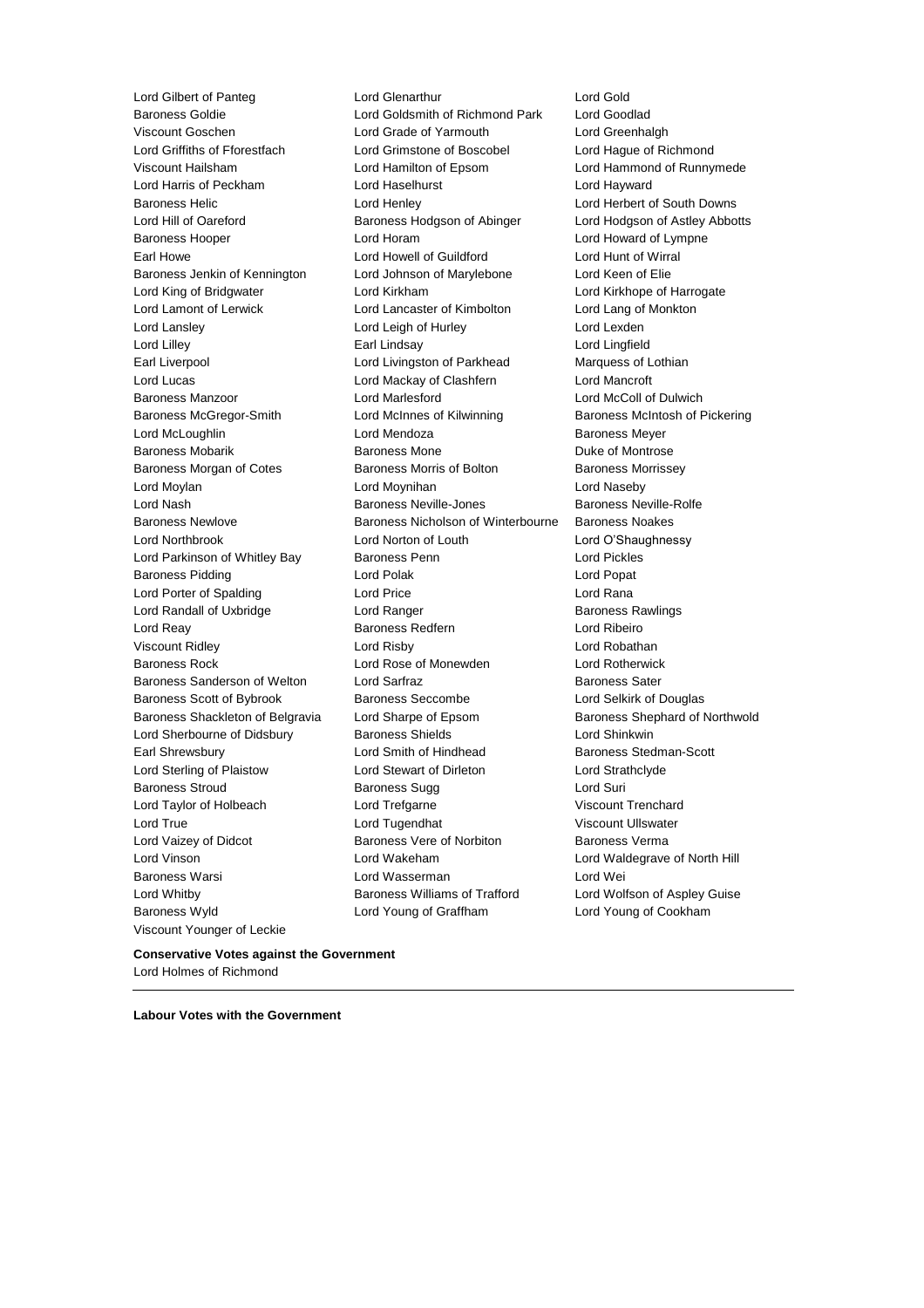## **Labour Votes against the Government**

Baroness Andrews **Baroness Armstrong of Hill Top** Lord Bach<br>Baroness Bakewell **Bach Lord Bassam of Brighton** Lord Berke Baroness Billingham Baroness Blower Lord Blunkett Lord Boateng **Lord Bradley** Cord Bradley **Lord Bragg** Lord Brooke of Alverthorpe Lord Browne of Ladyton Baroness Bryan of Partick Lord Campbell-Savours Lord Carter of Coles Baroness Chakrabarti Viscount Chandos **Baroness Clark of Kilwinning** Lord Clark of Windermere Baroness Cohen of Pimlico **Lord Collins of Highbury** Baroness Corston Baroness Crawley Lord Cunningham of Felling Lord Davidson of Glen Clova Lord Davies of Brixton **Lord Davies of Oldham** Baroness Donaghy Baroness Drake Lord Dubs Lord Eatwell Lord Elder Lord Faulkner of Worcester Lord Foulkes of Cumnock Baroness Gale **Lord Giddens** Lord Giddens **Lord Gines** Lord Giasman Baroness Golding **Baroness** Goudie Lord Goldsmith **Baroness** Goudie Lord Grantchester Lord Griffiths of Burry Port Lord Grocott Lord Hain Viscount Hanworth Lord Harris of Haringey Lord Haskel Lord Haughey Lord Haworth Baroness Hayman of Ullock Baroness Hayter of Kentish Town Baroness Healy of Primrose Hill Lord Hendy **Baroness Henig** Baroness Henig Baroness Hilton of Eggardon Lord Hollick Lord Howarth of Newport Lord Hoyle Baroness Hughes of Stretford Lord Hunt of Kings Heath Lord Hutton of Furness Baroness Jay of Paddington Lord Jones Baroness Jones of Whitchurch Lord Jordan **Lord Judd** Baroness Kennedy of The Shaws Lord Kennedy of Southwark **Baroness Kingsmill Baroness Kingsmill** Lord Knight of Weymouth Baroness Lawrence of Clarendon Lord Layard Lord Leitch Lord Lennie Lord Levy Baroness Liddell of Coatdyke Lord Liddle **Lord Lipsey** Lord Lipsey **Baroness Lister of Burtersett** Lord MacKenzie of Culkein **Baroness Mallalieu** Lord Mandelson Baroness Massey of Darwen Lord McAvoy Lord McConnell of Glenscorrodale Baroness McDonagh Baroness McIntosh of Hudnall Lord McKenzie of Luton Lord McNicol of West Kilbride Lord Mendelsohn Lord Mitchell Lord Monks Lord Morris of Aberavon Lord Murphy of Torfaen Baroness Nye **Baroness Osamor Baroness Osamor Lord Pendry** Baroness Pitkeathley Lord Ponsonby of Shulbrede Lord Prescott Baroness Primarolo **Baroness Primarolo** Lord Puttnam **Baroness Quin** Baroness Ramsay of Cartvale Baroness Rebuck Lord Reid of Cardowan Lord Robertson of Port Ellen Lord Rooker Lord Rosser Lord Rowlands Baroness Royall of Blaisdon Lord Sawyer Baroness Sherlock Lord Sikka Viscount Simon Baroness Smith of Basildon Baroness Smith of Gilmorehill Lord Snape Lord Soley Lord Stevenson of Balmacara Baroness Taylor of Bolton Baroness Thornton **Lord Touhig** Lord Touhig Lord Triesman Lord Tunnicliffe **Lord Turnberg Community** Baroness Warwick of Undercliffe Lord Watson of Invergowrie Lord Watts Lord West of Spithead Baroness Wheeler **Baroness Whitaker Baroness Whitaker** Lord Whitty Baroness Wilcox of Newport Lord Wills Lord Winston

Lord Bassam of Brighton Lord Berkeley

**Lord Anderson of Swansea** Lord Wood of Anfield **Lord Woodley Baroness Young of Old Scone** 

### **Liberal Democrat Votes with the Government**

| Liberal Democrat Votes against the Government |                        |               |  |  |  |
|-----------------------------------------------|------------------------|---------------|--|--|--|
| Lord Addington                                | Lord Alderdice         | Lord Alliance |  |  |  |
| Baroness Bakewell of Hardington               | <b>Baroness Barker</b> | Lord Beith    |  |  |  |
| Mandeville                                    |                        |               |  |  |  |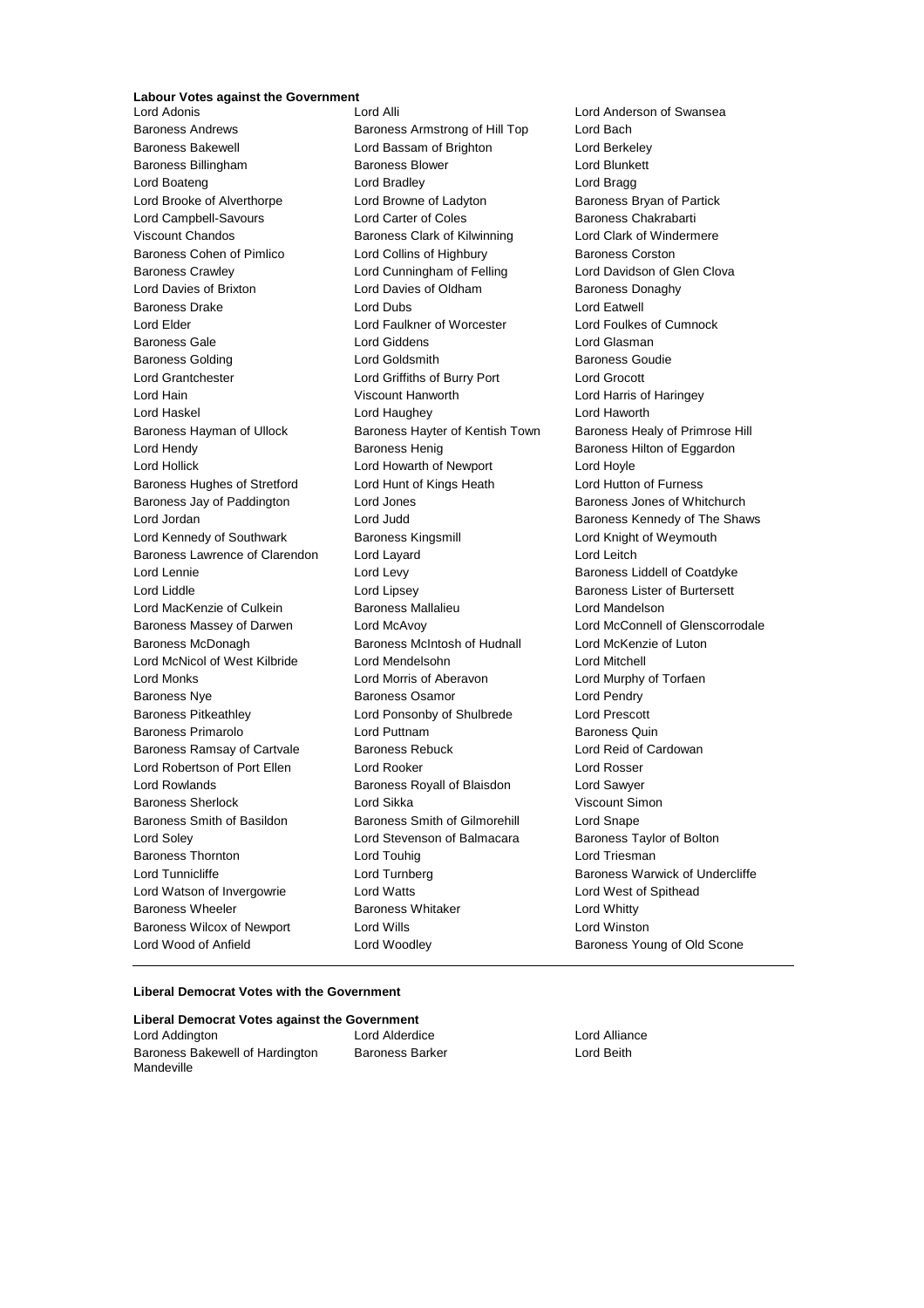Lord Burnett Baroness Burt of Solihull Lord Campbell of Pittenweem Lord Clement-Jones **Lord Dholakia Lord Dholakia** Baroness Doocey Baroness Featherstone Lord Foster of Bath Lord Fox Baroness Garden of Frognal Lord German **Earl Glasgow** Lord Goddard of Stockport Lord Greaves **Baroness Grender** Baroness Grender Baroness Hamwee Baroness Harris of Richmond Baroness Humphreys Lord Hussain Baroness Hussein-Ece Baroness Janke Baroness Jolly **Lord Jones of Cheltenham** Baroness Kramer Lord Lee of Trafford Lord Marks of Henley-on-Thames Lord McNally Baroness Miller of Chilthorne Domer Lord Newby **Baroness Northover** Baroness Northover Lord Oates Lord Paddick Lord Palmer of Childs Hill Baroness Parminter Baroness Pinnock Lord Purvis of Tweed Baroness Randerson Lord Razzall Lord Redesdale Lord Rennard Lord Roberts of Llandudno Baroness Scott of Needham Market Lord Scriven Lord Sharkey Baroness Sheehan Lord Shipley **Baroness Smith of Newnham** Lord Stephen Lord Stoneham of Droxford Lord Storey Lord Strasburger Lord Stunell Baroness Suttie Lord Taverne Lord Taylor of Goss Moor Lord Teverson Lord Thomas of Gresford Baroness Thomas of Winchester Baroness Thornhill Viscount Thurso Lord Tope Lord Tyler Baroness Tyler of Enfield Lord Verjee **Lord Wallace of Saltaire** Baroness Walmsley Lord Willis of Knaresborough

- Baroness Benjamin Baroness Bonham-Carter of Yarnbury Baroness Bowles of Berkhamsted<br>Lord Bradshaw Baroness Brinton Lord Bruce of Bennachie Lord Bradshaw Baroness Brinton Lord Bruce of Bennachie
	-

## **Crossbench Votes with the Government**<br>
Lord Anderson of Ipswich<br>
Lord Botham

Lord Anderson of Ipswich Lord Botham Lord Carey of Clifton Lord Carrington **Baroness Cavendish Little Venice** Baroness Deech Lord Greenway **Lord Hogan-Howe** Baroness Hogg Lord Houghton of Richmond Lord Powell of Bayswater Lord Stirrup

### **Crossbench Votes against the Government**

Lord Best Lord Bichard Lord Boyce Baroness Bull **Baroness Butler-Sloss** Lord Cameron of Dillington Baroness Campbell of Surbiton Lord Carlile of Berriew Lord Chartres Baroness Clark of Calton Viscount Colville of Culross Earl Cork and Orrery Baroness Coussins Lord Craig of Radley Viscount Craigavon Lord Crisp Lord Cromwell Lord Curry of Kirkharle Lord Dannatt Baroness D'Souza Lord Eames Earl Erroll **Example 2** Earl Baroness Falkner of Margravine Lord Field of Birkenhead Baroness Finlay of Llandaff **Lord Freyberg Lord Geidt** Lord Geidt Lord Grabiner **Baroness Greengross** Baroness Greengross Baroness Grey-Thompson Lord Hannay of Chiswick **Lord Harries of Pentregarth** Baroness Hayman Lord Hope of Craighead Lord Janvrin Lord Judge Lord Kakkar Lord Kerr of Kinlochard Baroness Kidron Lord Krebs **Lord Laming Lord Laming Baroness Lane-Fox of Soho** Lord Lisvane Lord Loomba Earl Lytton Lord Macdonald of River Glaven Lord Mair **Baroness Manningham-Buller** Baroness Manningham-Buller Baroness Masham of Ilton **Baroness Meacher** Baroness Meacher Baroness Murphy Baroness Neuberger **Baroness O'Loan** Baroness O'Loan Lord Pannick Lord Patel Baroness Prashar Lord Ramsbotham Lord Ravensdale Lord Rees of Ludlow Lord Richards of Herstmonceux

Lord Thurlow **Lord Trevethin and Oaksey School** Viscount Waverley Lord Aberdare Lord Alton of Liverpool Lord Berkeley of Knighton

Baroness Boycott Lord Broers Lord Brown of Eaton-under-Heywood